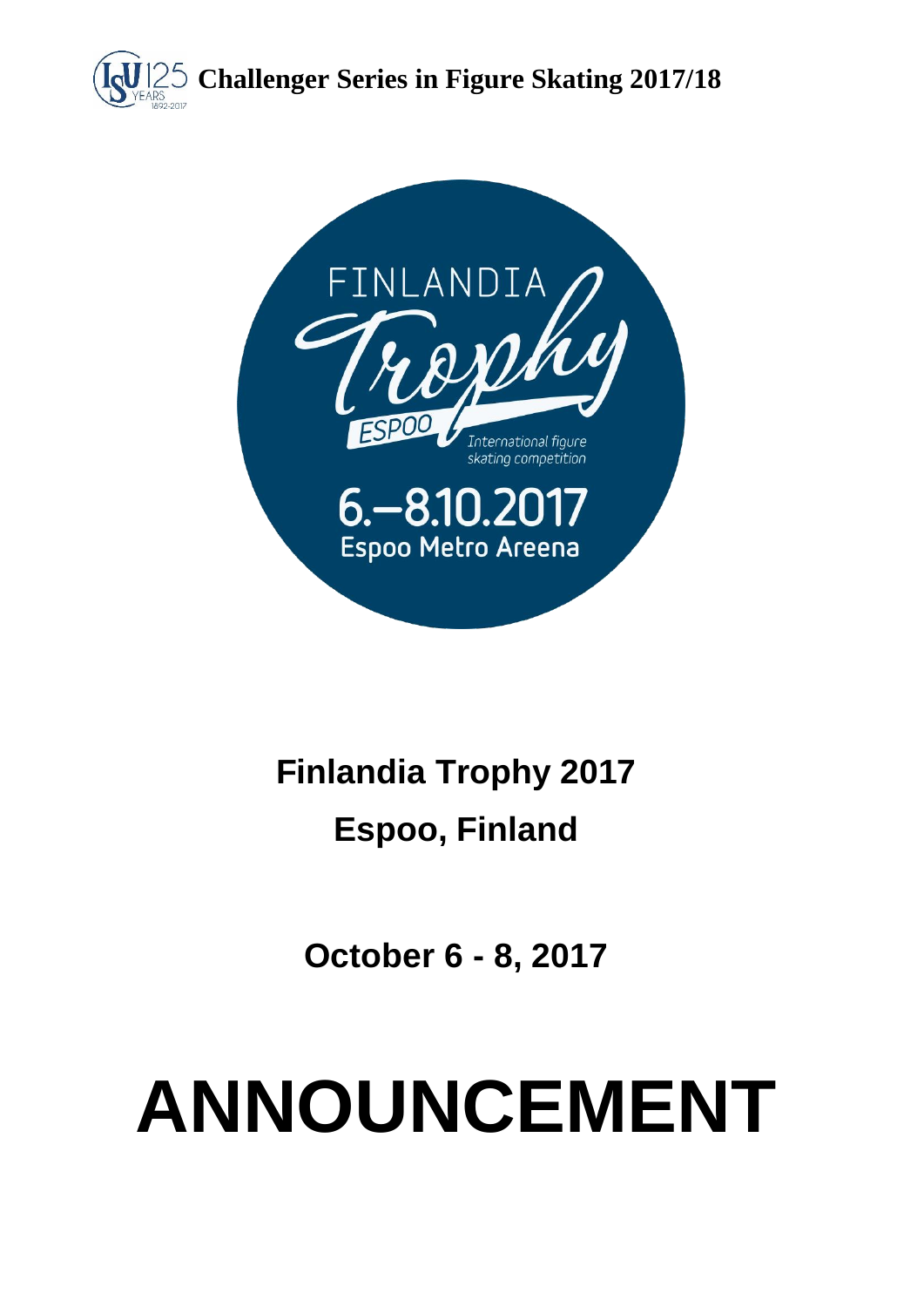# **Finlandia Trophy 2017**

**An International Senior Competition**

**for** 

**Men, Ladies, Pairs and Ice Dance**

**organized by**

**Finnish Figure Skating Association**



**Espoo, Finland**

# **October 6-8, 2017**

**A competition as part of the**



**Challenger Series in Figure Skating 2017/18**

**under the authorization of the** 

**INTERNATIONAL SKATING UNION**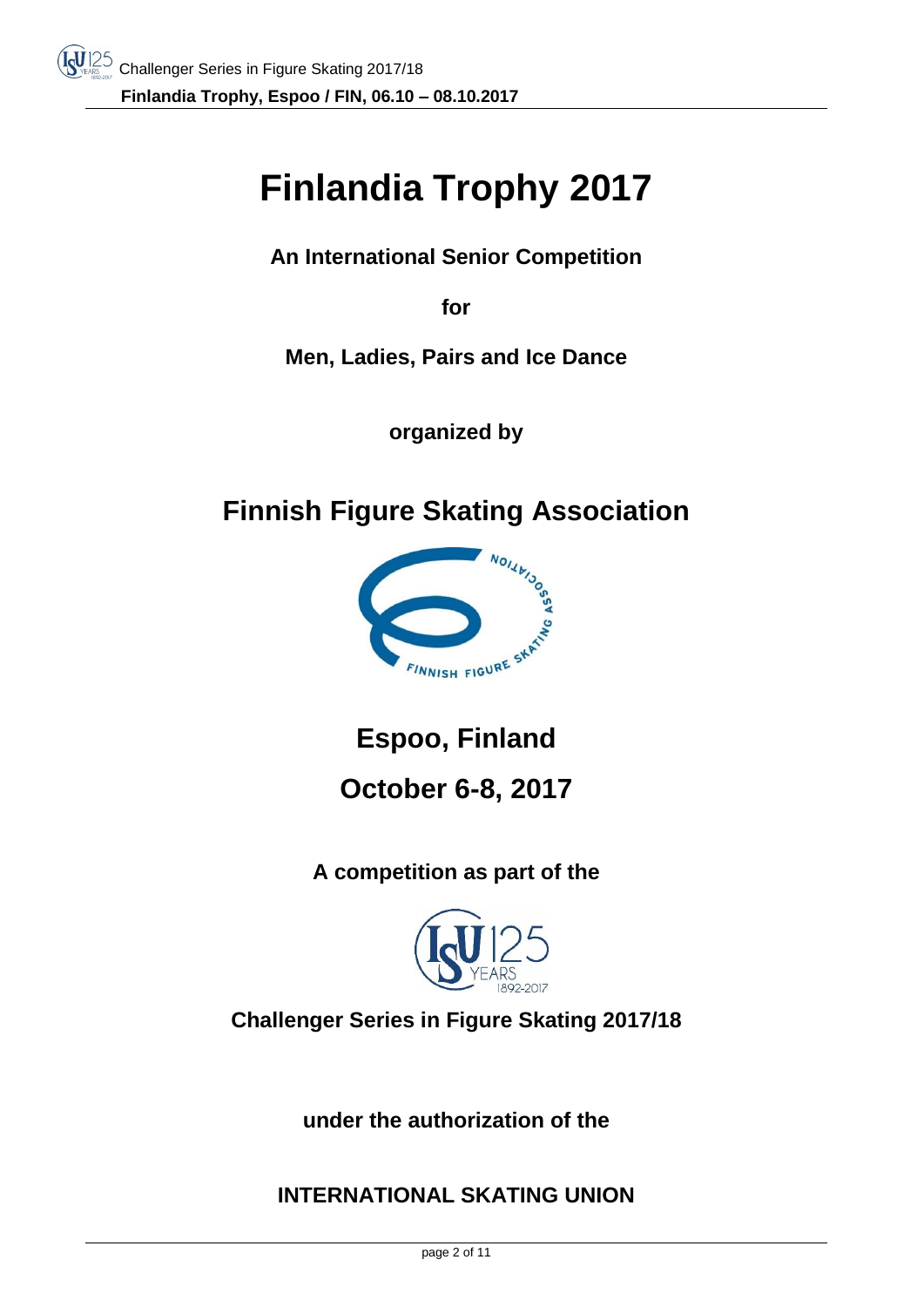#### **1. GENERAL REGULATIONS**

The **Finlandia Trophy Espoo** will be conducted in accordance with the ISU Constitution and General Regulations 2016, the Special Regulations & Technical Rules Single & Pair Skating and Ice Dance 2016, and the relevant ISU Communications.

Participation in the **Finlandia Trophy Espoo** is open to all Competitors who belong to an ISU Member, and qualify with regard to eligibility according to Rule 102, provided their ages fall within the limits specified in Rule 108, paragraph 3 a) and they meet the participation, citizenship and residency requirements in Rule 109, paragraphs 1 through 5 and ISU Communication 2030 or any update of this Communication.

In accordance with Rule 109 of the ISU General Regulations and ISU Communication 2030 all Skaters who do not have the nationality of the Member by which they have been entered or who, although having such nationality, have in the past represented another Member, must produce an ISU Clearance Certificate. Passports of all Skaters, as well as the ISU Clearance Certificate, if applicable, must to be presented at the accreditation of the event for verification.

All competitors must be entered through their respective Member Federation.

# **2. ISU CHALLENGER SERIES IN FIGURE SKATING**

The **Finlandia Trophy Espoo** is part of the ISU Challenger Series in Figure Skating 2017/18 and will be conducted in accordance with additional requirements as specified in the General Announcement for the ISU Challenger Series in Figure Skating 2017/18 as well as ISU Communication 2074.

If the requirements specified in the above-mentioned documents are fulfilled the event will count towards ISU World Standing Points, Minimum Total Technical Score, ISU Challenger Series in Figure Skating Ranking and Prize Money.

There is a limitation for the Skaters/Couples to three (3) participations in the events of the ISU Challenger Series in Figure Skating. Participation in any of an ISU Junior Grand Prix of Figure Skating events or an ISU Grand Prix of Figure Skating events does not limit the participation in events of the ISU Challenger Series.

#### **ISU CHALLENGER SERIES IN FIGURE SKATING RANKING AND PRIZE MONEY**

At the end of the ISU Challenger Series in Figure Skating, after the last event of the season has been concluded, the two highest final scores in the up to three different ISU Challenger Series in Figure Skating events of each competitor/couple will be added and taken into consideration to form an ISU Challenger Series in Figure Skating Ranking which will be published on the ISU website.

The top three placed Skaters/Couples of the annual ISU Challenger Series Ranking in Figure Skating after the last event of the ISU Challenger Series in Figure Skating will receive ISU Prize Money as outlined in the General Announcement for the ISU Challenger Series in Figure Skating 2017/18 as well as ISU Communication 2074.

#### **3. TECHNICAL DATA**

**PLACE Main arena: Espoo Metro Areena, Urheilupuistontie 3, 02200 Espoo** (an indoor ice-rink with the ice surface of 30 x 60 m, air-conditioned and heated)

> **Practice arena: Espoo Metro Areena, Urheilupuistontie 3, 02200 Espoo** (an indoor ice-rink with the ice surface of 27 x 58 m, air-conditioned and heated)

**Main and Practice Rink are in the same complex / building.**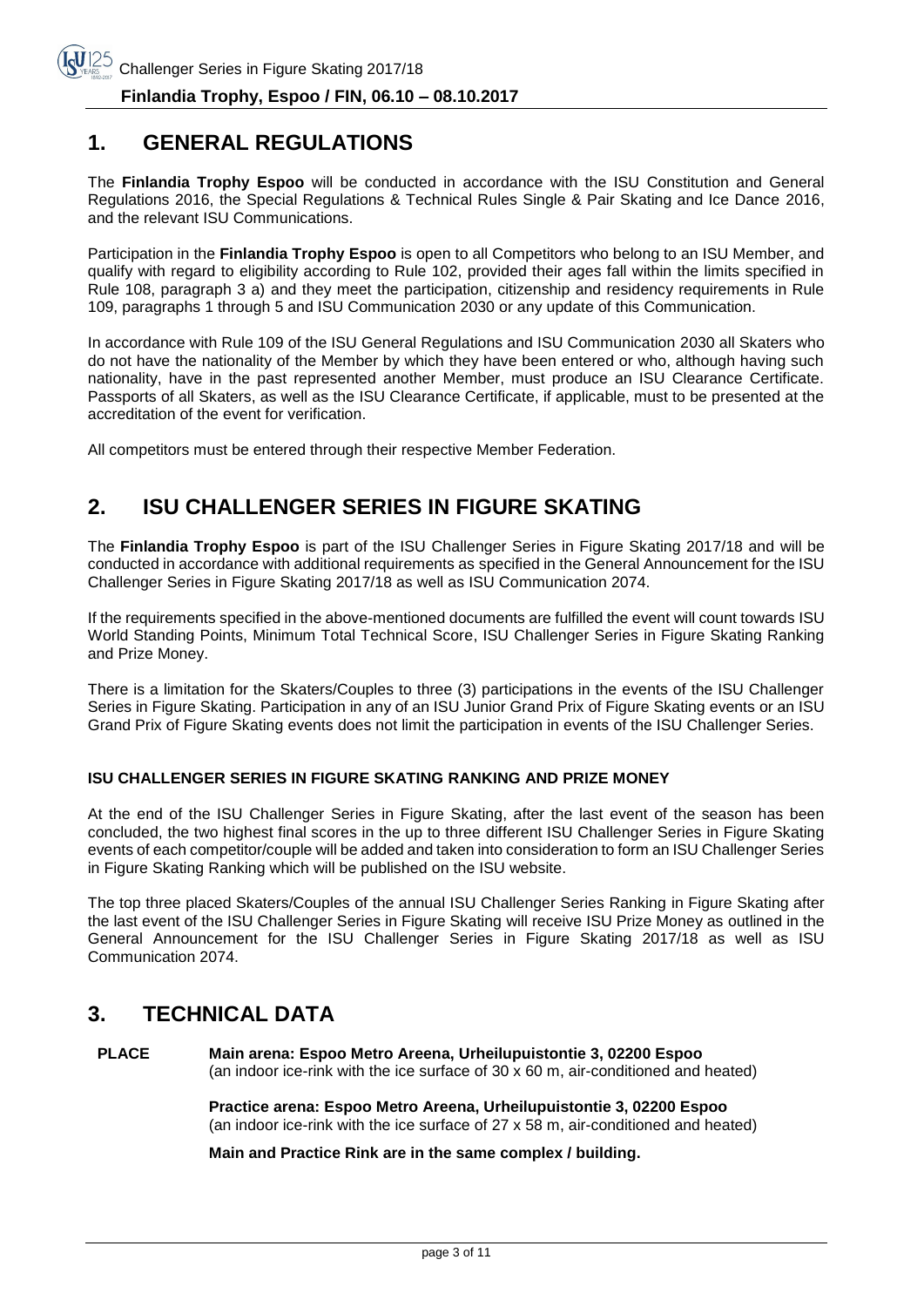#### **Finlandia Trophy, Espoo / FIN, 06.10 – 08.10.2017**

| <b>MEN</b>          | Short Program             | The required elements to be skated are those listed in ISU<br>Technical Rules Single & Pair Skating 2016, Rule 611,<br>paragraphs 1 and 2. |                                                                                                                                                                                                  |
|---------------------|---------------------------|--------------------------------------------------------------------------------------------------------------------------------------------|--------------------------------------------------------------------------------------------------------------------------------------------------------------------------------------------------|
|                     |                           | Duration:                                                                                                                                  | 2 min. and 40 sec., $+/- 10$ sec.                                                                                                                                                                |
|                     | <b>Free Skating</b>       | element value.                                                                                                                             | In accordance with ISU Technical Rules Single & Pair Skating<br>2016, Rule 612 and the respective ISU Communication. Special<br>attention should be paid to the "well balanced program" and the  |
|                     |                           | Duration:                                                                                                                                  | 4 min. and 30 sec., +/- 10 sec.                                                                                                                                                                  |
| <b>LADIES</b>       | Short Program<br>1 and 2. |                                                                                                                                            | The required elements to be skated are those listed in ISU<br>Technical Rules Single & Pair Skating 2016 Rule 611, paragraphs                                                                    |
|                     |                           | Duration:                                                                                                                                  | 2 min. and 40 sec., +/- 10 sec.                                                                                                                                                                  |
|                     | <b>Free Skating</b>       | element value.                                                                                                                             | In accordance with ISU Technical Rules Single & Pair Skating<br>2016, Rule 612 and the respective ISU Communication. Special<br>attention should be paid to the "well balanced program" and the  |
|                     |                           | Duration:                                                                                                                                  | 4 min., +/- 10 sec.                                                                                                                                                                              |
| <b>PAIR SKATING</b> | Short Program             |                                                                                                                                            | The required elements to be skated are those listed in ISU<br>Technical Rules Single & Pair Skating 2016, Rule 620,<br>paragraphs 1 and 2 for 2016/17.                                           |
|                     |                           | Duration:                                                                                                                                  | 2 min. and 40 sec., +/- 10 sec.                                                                                                                                                                  |
|                     | <b>Free Skating</b>       | and the element value.                                                                                                                     | In accordance with ISU Technical Rules Figure Skating & Pairs<br>Skating 2016, Rule 621 and the respective ISU Communication.<br>Special attention should be paid to the "well balanced program" |
|                     |                           | Duration:                                                                                                                                  | 4 min. and 30 sec., +/- 10 sec.                                                                                                                                                                  |
| <b>ICE DANCE</b>    | <b>Short Dance</b>        | 709.                                                                                                                                       | In accordance with ISU Technical Rules Ice Dance 2016, Rule                                                                                                                                      |
|                     |                           |                                                                                                                                            | Rhythms, required elements and guidelines are those listed in ISU                                                                                                                                |
|                     |                           |                                                                                                                                            | Communications 2076, 2086 and subsequent updates.                                                                                                                                                |
|                     |                           | Duration:                                                                                                                                  | 2 min., 50 sec., +/- 10 sec                                                                                                                                                                      |
|                     | <b>Free Dance</b>         |                                                                                                                                            | In accordance with ISU Technical Rules Ice Dance 2016, Rule<br>710. The required elements to be skated are those listed in ISU<br>Communication 2076, 2086 and subsequent updates.               |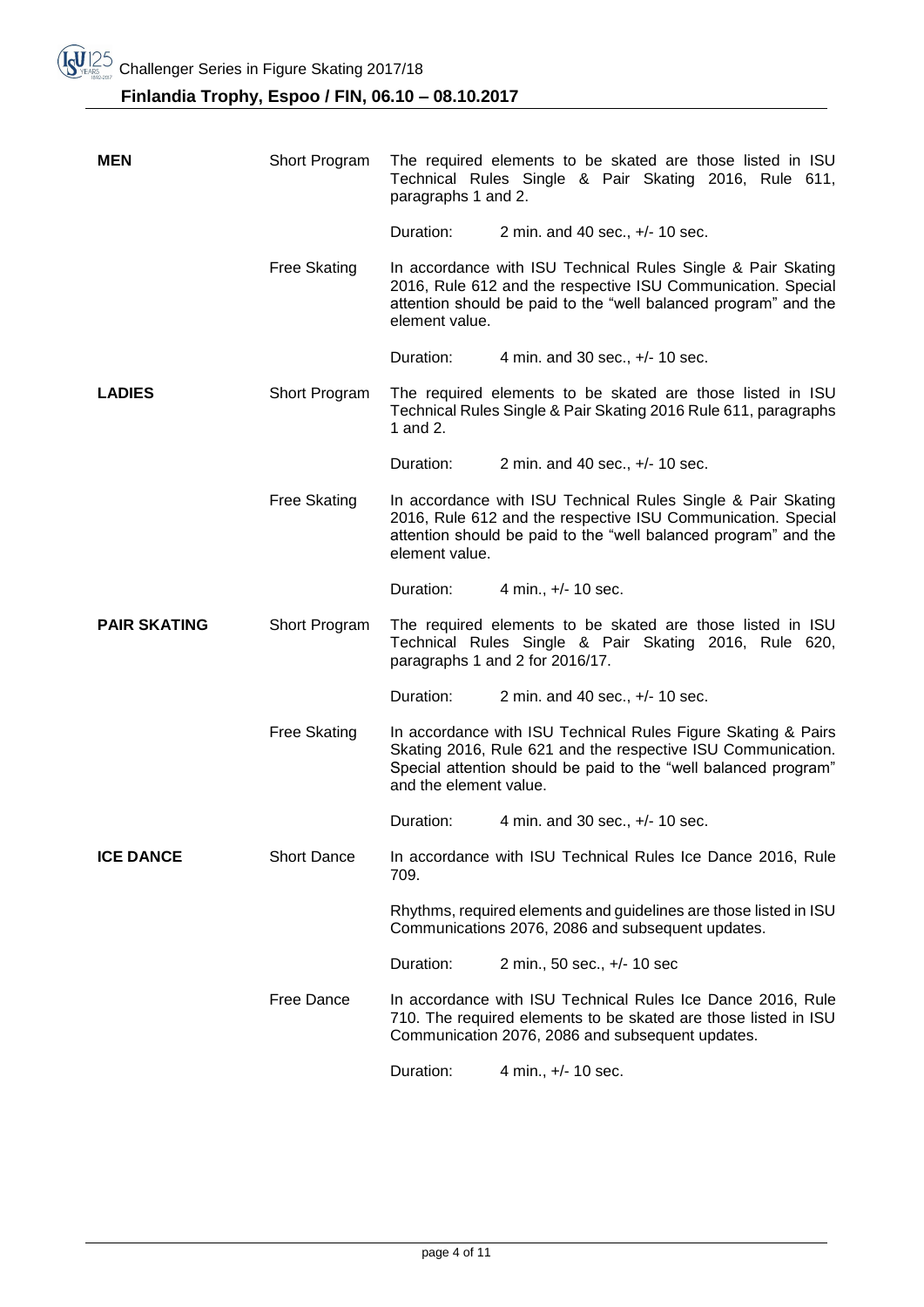#### **4. ENTRIES**

#### **4.1 General**

All Entries must be submitted by the Member concerned based on the regulations for the ISU Challenger Series in Figure Skating 2017/18.

As started last season for ISU Championships, all entries for the **Finlandia Trophy Espoo** must be done through the **ISU Online Registration System (ORS)** by the deadline indicated. Hotel and travel information should also be entered into ORS, as well as bank information. Declarations will need to be uploaded to the ORS as well.

#### **4.2 Preliminary Entries**

The preliminary entries must reach the Organizer by latest: **Monday August 7, 2017** by entering the information through ORS.

#### **4.3 Entries by Name**

#### **4.3.1 Entries of Competitors**

Each ISU Member may enter one competitor for each single event (up to a maximum of three (3) entries per Member as well as two (2) Ice Dance couples and two (2) Pairs, considering there are sufficient places for participation). This limitation does not conflict with the entries of the Organizer.

The Entries by names must be made via the ISU Online Registration System (ORS):

#### **<https://fms.sportresult.com/isu>**

and will be submitted via the ORS simultaneously to the:

ISU Secretariat fax: +41 21 612 66 77 e-mail: [entries@isu.ch](mailto:entries@isu.ch)

not later than: **Friday September 1, 2017 – 8 pm (local time Espoo)**.

#### **4.3.2 Entries of Judges**

Each participating ISU Member has the right to nominate one (1) judge who has at least the qualification "Judge for International Competitions".

In case of too many nominated judges the organizer will draw the panel of judges immediately after the closing date for the entries. The result of such draw will be communicated to all ISU Members involved in writing immediately after the conclusion of such draw.

The Entries of Judges must be made via the ISU Online Registration System (ORS) not later than **Friday September 1, 2017 – 8 pm (local time Espoo).**

Each panel of Judges will consist of at least 7 Judges. In exceptional cases and if there is no possibility to compose a panel of judges with at least 7 Judges, the ISU Vice-President Figure Skating may exceptionally authorize the panel in question to have a minimum of 6 Judges.

In case that at the time of the competition more Judges will be available and entered as required to compose the panels of Judges in a one or more disciplines, the Organizing Member in consultation with the ISU will conduct on site, a draw for the panel of judges in the discipline in question for the first segment. The Judges, not drawn for the first segment will be seated for the second segment.

The panel for the second segment (Free Skating / Free Dance) will in this case be completed by an open draw amongst the Judges serving in the first segment of the discipline in question.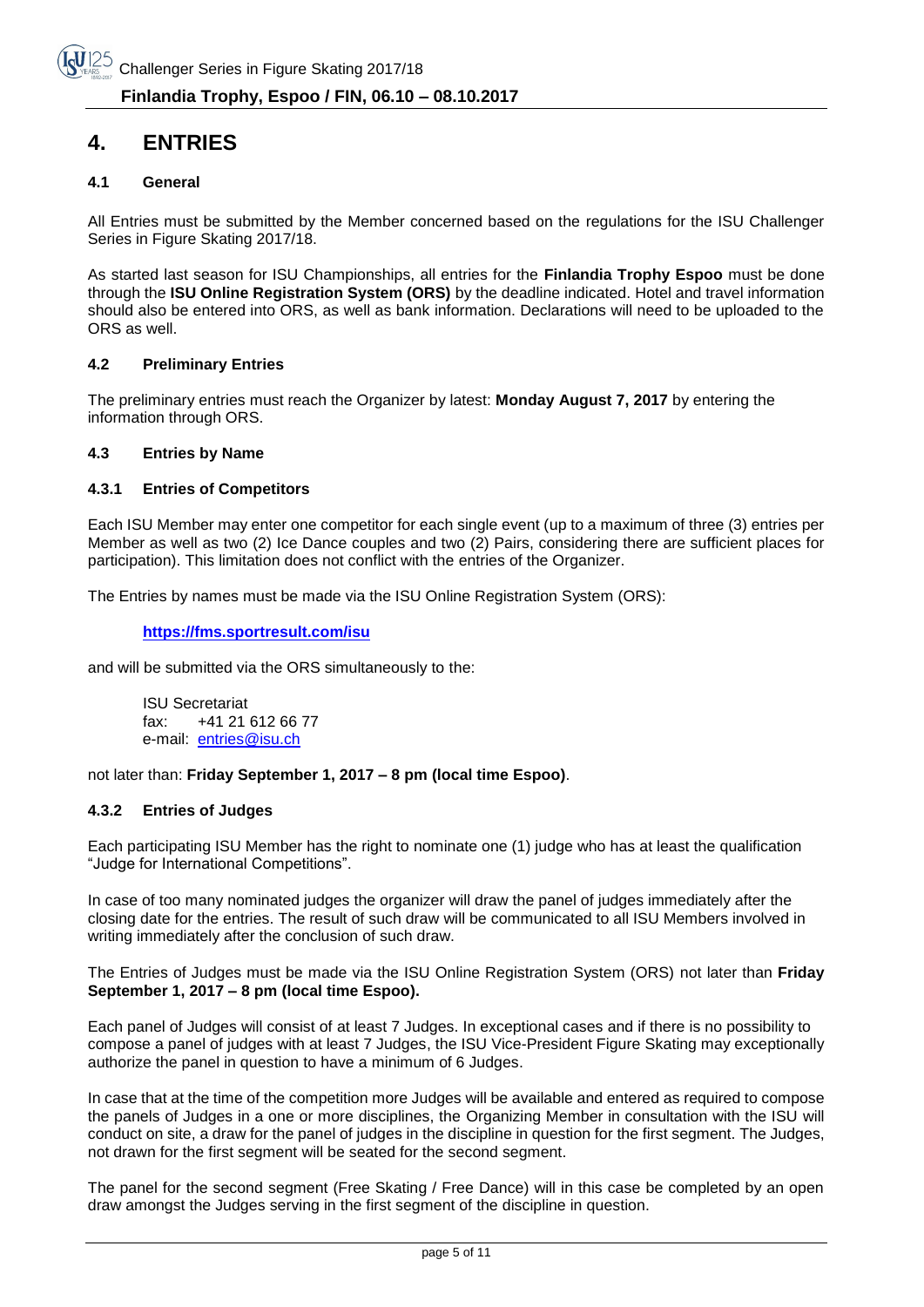#### **4.3.3 Entries of Team Members**

Official entries of Team Leaders, Assistant Team Leaders, Team Officials, Team Medical Staff and Coaches and the partner or relative of a Judge will be accepted. Accreditation will be provided to those who are officially accepted by the Organizer.

Please be advised that only one Coach per Skater will be accredited. An Assistant Team Leader will be accepted for Teams having six (6) and more Skaters. Only two Team Officials of each Member, including the Member President provided that they are Council Members, Technical Committee Members or Members of the Head Office of their Federation, will be accredited. Not more than one (1) Team Doctor and one (1) Team Physiotherapist will be accepted as the Team Medical Staff, for which the organizer requests the right to have a medical certification (document) presented before accreditation. An accompanying person to a Judge will only be accepted for accreditation if this person is a partner in life or a relative of the Judge. The Member Federations guarantee that the requested accreditation of Team Members will correspond to their function within the team and the Federation.

The names of all team members must be submitted via the ISU Online Registration System (ORS) and must reach the Organizing Committee and the ISU Secretariat not later than **Friday September 1, 2017– 8 pm (local time Espoo)**.

#### **4.3.4 Entry Fee**

With the entry to the competition, the entry fee must be paid as follows:

**65.00 €** per single skater **95.00 €** per pair or ice dance couple

#### **The entry fee will not be refunded in case of withdrawals for any reason.**

Entry fee must be paid, when entering the skaters through this [web-link,](https://www.lyyti.in/02_FT_Entry_form_for_Competitors_0677) latest by **Friday September 1, 2017.**

# **5. APPOINTED EVENT OFFICIALS**

This ISU Challenger Series in Figure Skating event will follow the requirements of the General Announcement for the ISU Challenger Series in Figure Skating 2017/18 as well as ISU Communication 2074 and principles of Rule 420, paragraph 5.a) of the ISU Special Regulations Single & Pair Skating and Ice Dance 2016 for appointing the event officials.

The members of each individual Technical Panel (Technical Controller and the Technical Specialists) will not be from the same ISU Member. At least two (2) Technical Panel members will have the qualification "ISU", however one of the three members may have the qualification "International".

The Referee will have at least the qualification "International" and could be of the same ISU Member as one member of the Technical Panel (Technical Controller and Technical Specialists).

The Data Operator and the Replay Operator will have at least the qualification "International".

# **6. MEALS, LODGING and TRAVEL EXPENSES**

The organizer will provide and cover the expenses for rooms and meals for all invited Referees, the Technical Controllers, the Technical Specialist, the Data and Replay Operators and nominated Judges, beginning with dinner on **Thursday, October 5th, 2017** until breakfast on **Monday, October 9th, 2017**.

Should any of the above mentioned persons arrive at the hotel before or stay longer than the period described above, their room costs and expenses will be the responsibility of the individual and must be paid on arrival.

The Organizing Committee will cover the costs for travel expenses for all Referees, the Technical Controllers, the Technical Specialist, the Data and Replay Operators.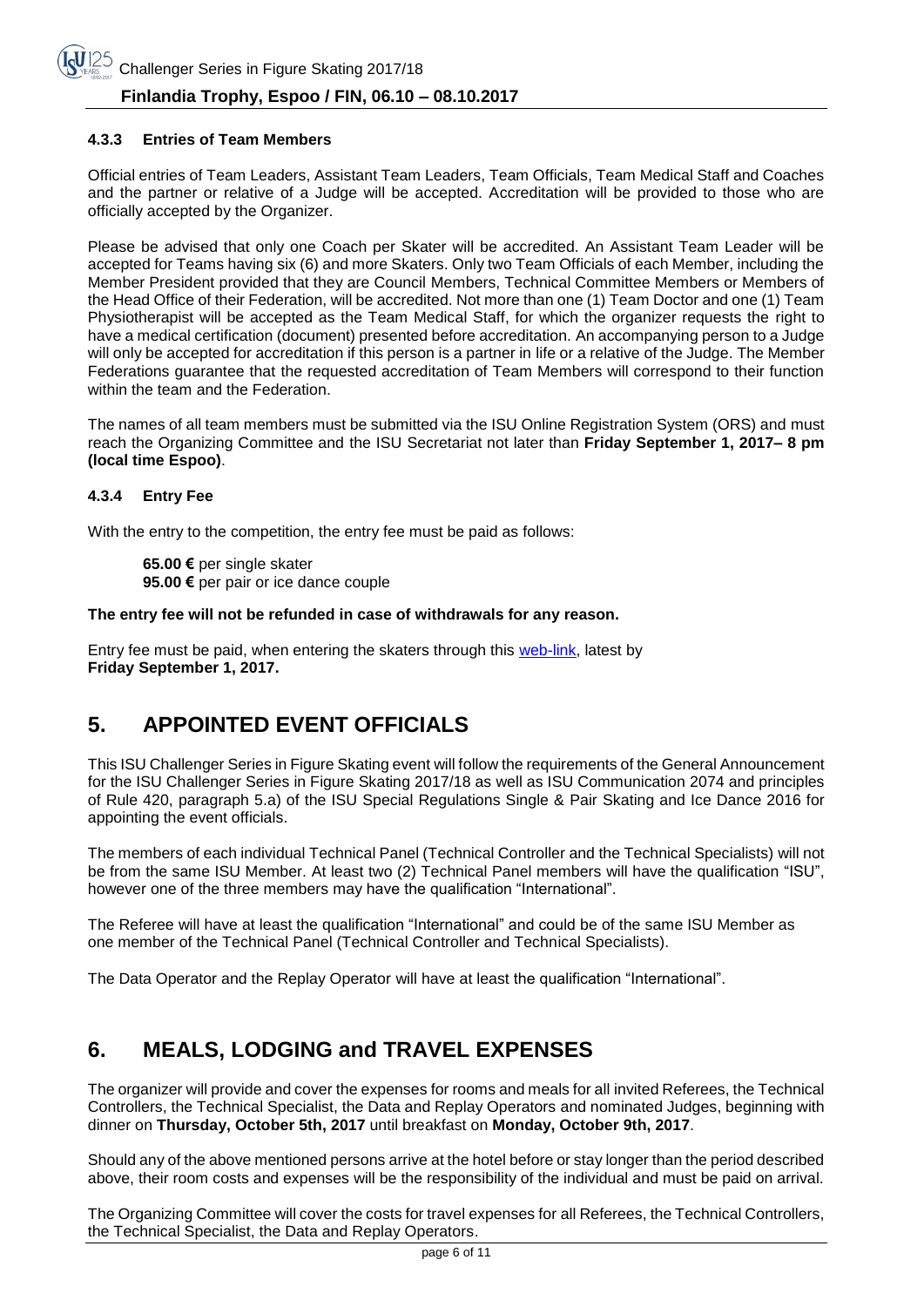In accordance with the General Announcement for the ISU Challenger Series in Figure Skating 2017/18 as well as ISU Communication 1994, all Referees, the Technical Controllers, the Technical Specialist, the Data and Replay Operators and Judges officiating in the "senior" competitions of an ISU Challenger Series in Figure Skating event will, at the expense of the organizing ISU Member, receive pocket money of CHF 200.00 or the equivalent in the local currency. Any Official officiating besides in the "senior" category also in another category (for example junior), will at the expense of the organizing ISU Member receive an additional amount of CHF 100 (or equivalent in another currency) of pocket money per additional day of service.

## **7. PRACTICE**

Official practice for Competitors begins on **Thursday, October 5, 2017**. The detailed schedule will be issued at the time of registration.

# **8. MUSIC / PLANNED PROGRAM CONTENT**

All Competitors shall furnish competition music of excellent quality on CD or in any other approved format (digital audio file), in accordance with Rule 343, paragraph 1. A list of titles, composers and orchestras of the music to be used for the Short Program and Free Skating Program for Single and Pairs, for the Short and Free Dance Program for Ice Dance must be listed for each Competitor on the Music Information Form.

In accordance with Rule 343, paragraph 1, all covers/discs must show the Competition event, Competitor's name, the Nation and the exact running time of the music (not skating time) including any starting signal and must be submitted at the time of registration. Each program (short program, free skating, short dance, free dance) must be recorded on a separate file/disc. In addition, competitors/couples must provide a backup drive for each program.

If music information is not complete and/or the music is not provided, accreditation will not be given.

With the entry forms, the "Planned Program Content" must be returned to the Organizing Committee in time. It is mandatory that the Planned Program Content Sheet be filled in precisely by each Skater/team in English using the terminology for the elements listed in the respective ISU Communication.

# **9. ARRIVAL OF PARTICIPANTS / TEAMS**

The nearest airport to **Espoo** is **Helsinki-Vantaa Airport (HEL)** with a distance of **25 km** to the Official hotel.

The Organizing Committee will provide transportation service between the airport/harbor/railway and the Official hotel. Please accept that we need to ask for a nominal transportation fee from all persons participating in this shuttle service. The fee for transportation is 40  $\epsilon$  /person (round trip). The transportation must be paid in advance through the given [web-link.](https://www.lyyti.fi/reg/FT_0711_Skaters_forms_and_bank_information_0438https:/www.lyyti.in/FT_06_Travel_Form_3709) Please note, that the waiting time for the shuttle service might be in maximum approximately one hour.

All Referees, the Technical Panel (Technical Controllers, Technical Specialists, Data & Replay Operators) Judges, Competitors, Team Leaders, Team Officials, Team Medical Staff and Coaches are requested to announce to the Organizing Committee as soon as possible but no later than **Tuesday September 12, 2017** the name of the airlines, flight numbers, dates and times of arrival or any other information concerning transportation and arrivals. The detailed travel information need to be submitted via the ISU Online Registration System (ORS).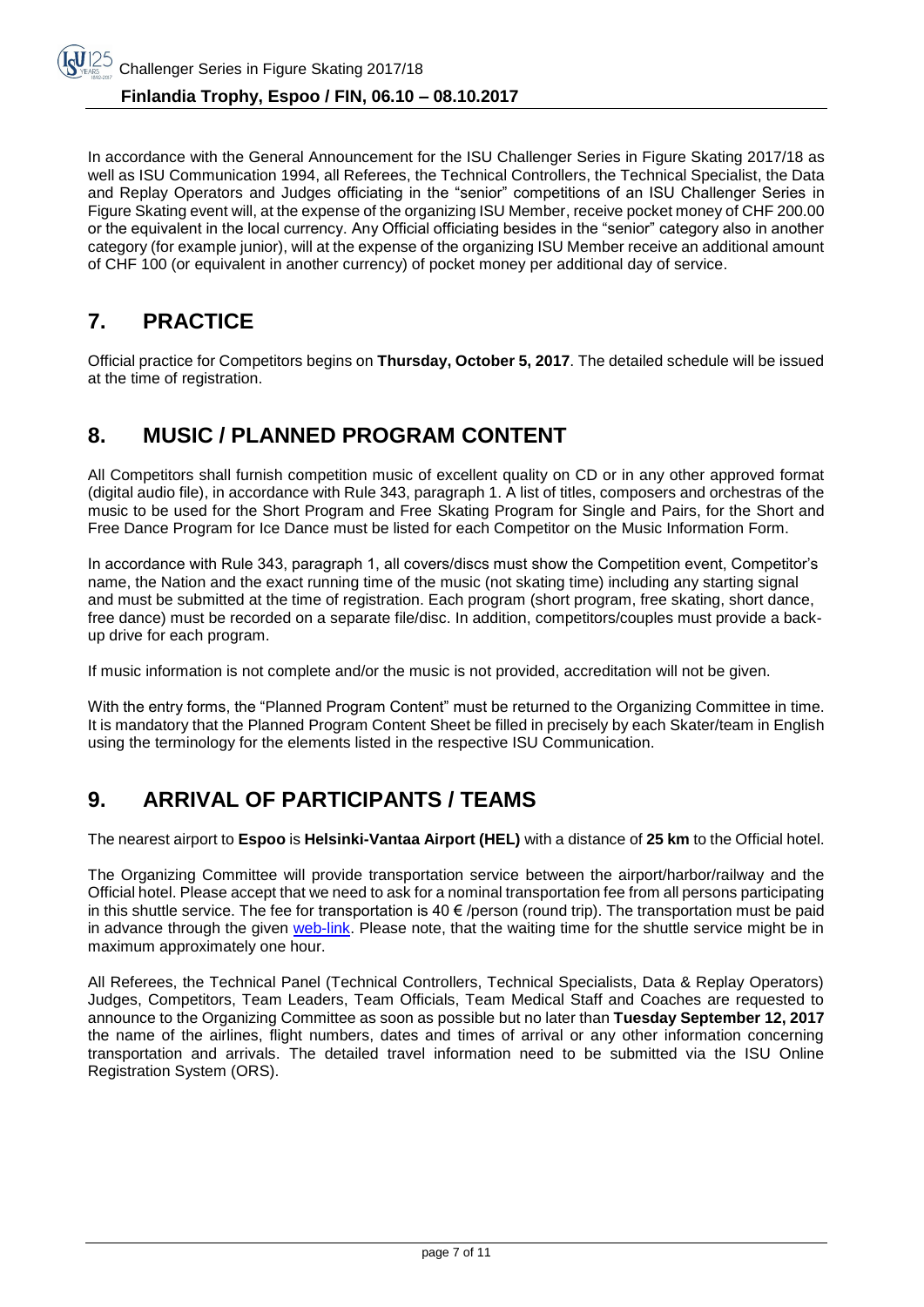#### **10. OFFICIAL HOTEL**

#### **Sokos Hotel Tapiola Garden**

address Tapionaukio 3 02100 Espoo, Finland phone: + 358 20 1234 616 web: <https://www.sokoshotels.fi/en/espoo/sokos-hotel-tapiola-garden/>

Room prices

Single room and the state of the state of the state of the state and the state and the state and the SO equation<br>99 €/room/night, including breakfast Double room<br>Double room+ extra bed 119€/room/night, including breakfast<br>119€/room/night, including breakfast 119€/room/night, including breakfast (number of these rooms are limited)

Hotel rooms must be booked directly from the hotel (you can use the weblink above). To finalize the booking, the system requires a credit card number. In order to get the above mentioned rates, book the rooms by **September 25, 2017, 8 pm at latest** by using the reservation code "**BFT2017**". The Organizer Committee cannot guarantee the availability of rooms, for bookings which are submitted after the given date. The negotiated rates are valid for bookings between October 3 to October 9. Hotel payments are made upon arrival at the hotel **or** online when making the reservation (following the weblink above)

There is a free shuttle bus transportation service between the Official hotel and the ice rink.

The Organizing Committee will make hotel reservations for Judges and members of the Technical Panel.

#### **11. ACCREDITATION**

The official accreditation for Teams will be conducted at the **Sokos Hotel Tapiola Garden** upon arrival starting form Wednesday October 4 at 3 pm.

Accreditation will be given to all entered Judges, Competitors and one Team Leader per participating team, one Coach per Competitor, a maximum of two Team Officials of ISU Members (including the Member President), provided that they are Council Members, Technical Committee Members or Members of the Head Office of their Federation and a maximum of two medical persons. Accreditation will only be granted to persons in those various functions if officially entered and named through their ISU Member. **Submitting the entry form the ISU Member certifies the indicated functions within the team of all team members. Any misuse of any function will be sanctioned by the ISU/OC.**

Accreditation will be given to appointed Event Officials and Guests.

Chaperons will not receive accreditation. The Team Leader may request "bus permits" for the official Chaperons to join the shuttle bus system of the Organizing Committee.

#### **12. RESULTS AND FREE SKATING/DANCE STARTING ORDER**

The marking system (ISU Judging System) as described in ISU Technical Rule Single & Pair Skating 2016, Rule 352 and Rule 353 (Determination and publication of results) will be used.

The starting order for the Free Skating and Free Dance will be in reverse order of the result of the Short Program/Dance according to ISU Rule 513 2.

#### **13. PRESENTATION OF MEDALS AND PRIZES**

The three best placed Skaters/Couples in each event will be announced and honored.

Men and Ladies placed in the 1<sup>st</sup> place will be awarded with 3'000€ prize money. Winners of the Pairs and Ice Dance categories, will receive prize money amount of 4'000€.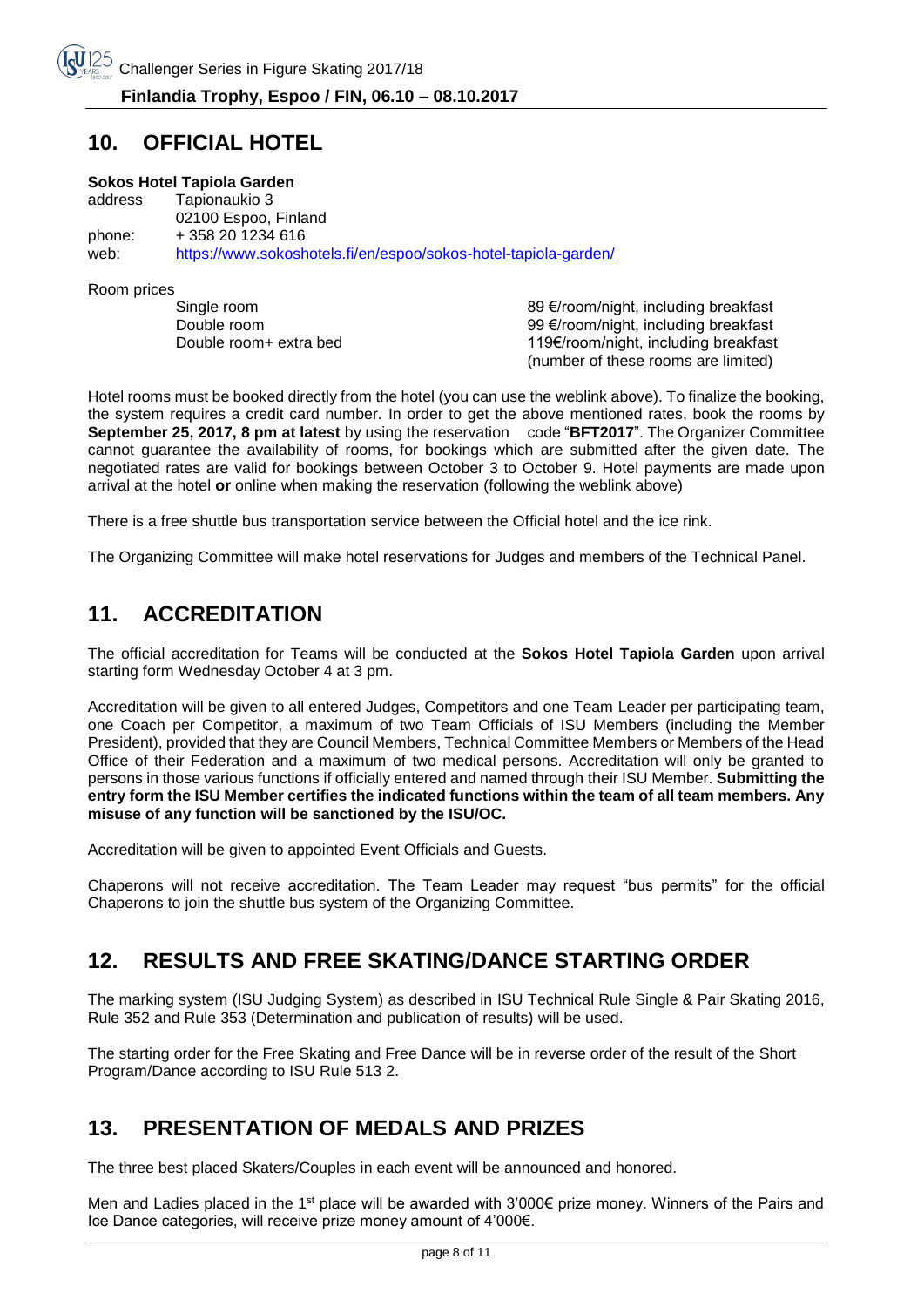#### **Finlandia Trophy, Espoo / FIN, 06.10 – 08.10.2017**

Payments will be made through the respective National Associations as per ISU Rule 102. The withholding tax will be deducted according to Finnish law.

# **14. INSURANCE / LIABILITY**

In accordance with Rule 119, it is the sole obligation of each Member participating in ISU Events, to provide medical and accident insurance for their athletes, officials and all other members of the Member's team. Such insurance must assure full medical attendance and also the return of the ill or injured person to the home country by air transport or by other expeditious. It is an internal matter of each ISU Member to decide the issue who shall pay the premium for such insurance.

The ISU assumes no responsibility for or liability with respect to bodily or personal injury or property damage incurred in connection incurred by Competitors and Officials.

# **15. EXHIBITION**

There will be NO exhibition.

# **16. MEETINGS FOR ISU EVENT OFFICIALS and JUDGES**

All Referees, Technical Controllers, Technical Specialists, Data and Replay Operators and Judges are responsible to make their travel arrangements in order to be able to attend the respective event related meetings. If any other party makes the flight arrangements, the Referees, Technical Controllers, Technical Specialists, Data and Replay Operators and the Judges are responsible to check if such arrangements are in line with the detailed schedule as mentioned under paragraph 18.

# **17. INFORMATION AND VARIOUS**

For further information, please contact the Organizing Committee:

#### **Finnish Figure Skating Association**

Radiokatu 20 00240 Helsinki, Finland phone: +358 40 940 2315 e-mail: [finlandiatrophy@stll.fi](mailto:finlandiatrophy@stll.fi)

Please not all the entries must be made through ORS. No e-mail entries are approved.

Official competition website: [www.finlandiatrophy.com](http://www.finlandiatrophy.com/)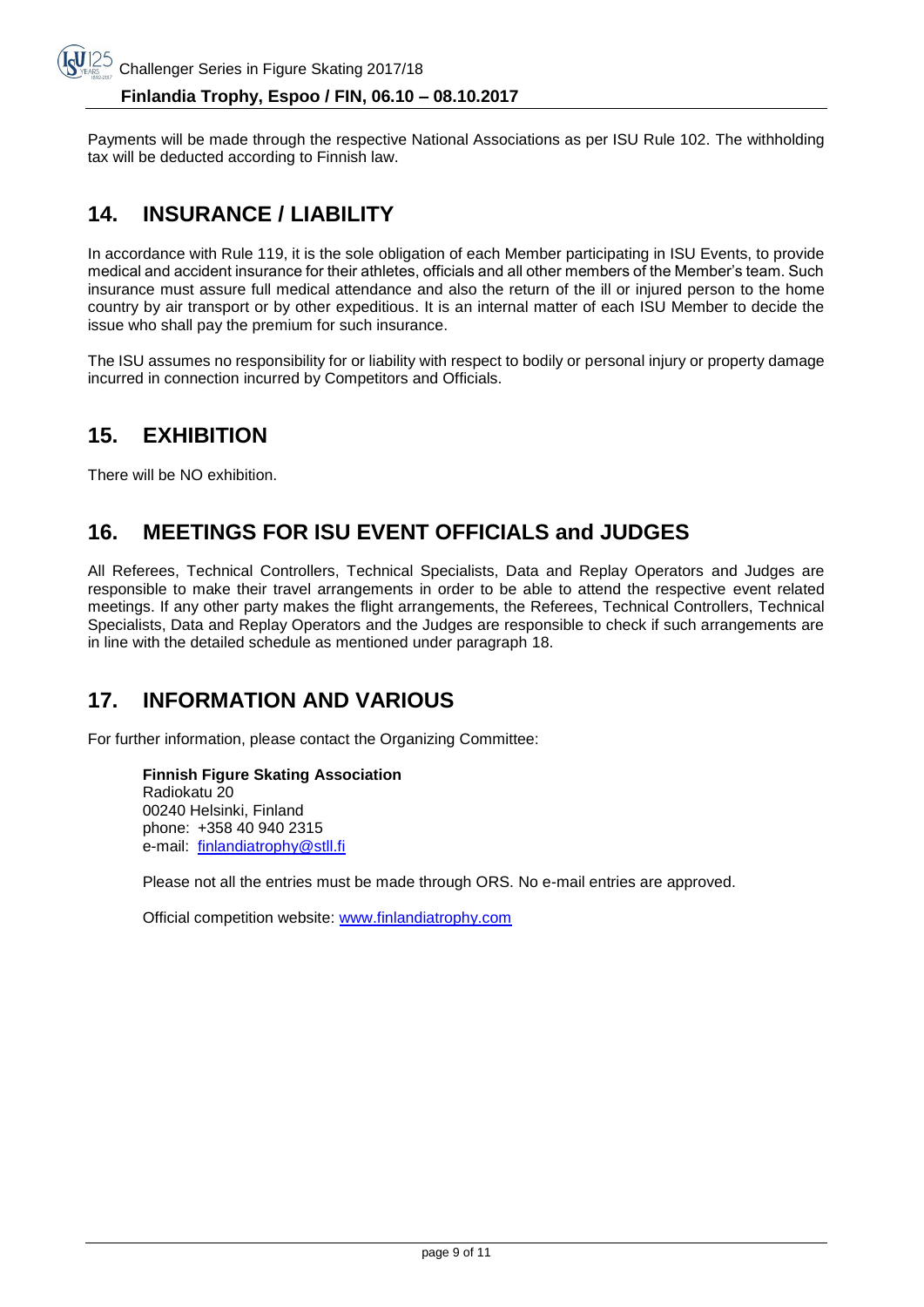## **18. EVENT SCHEDULE**

| Wednesday<br>October 4, 2017 | All day         | Arrival of teams                                                                                                                                                                                                                                         |  |
|------------------------------|-----------------|----------------------------------------------------------------------------------------------------------------------------------------------------------------------------------------------------------------------------------------------------------|--|
|                              | 3 pm            | <b>Accreditation starts</b>                                                                                                                                                                                                                              |  |
|                              |                 |                                                                                                                                                                                                                                                          |  |
| Thursday,<br>October 5, 2017 | All day         | Arrival of teams                                                                                                                                                                                                                                         |  |
|                              |                 | Unofficial practice                                                                                                                                                                                                                                      |  |
|                              | 4 pm            | Referees and Technical Controllers Meeting                                                                                                                                                                                                               |  |
|                              | 5 pm            | Judges Draw and Meeting                                                                                                                                                                                                                                  |  |
|                              | 6 pm            | Individual Technical Panel Meeting: Pairs, Ladies and Men                                                                                                                                                                                                |  |
|                              | 7 pm            | <b>Opening Draw</b>                                                                                                                                                                                                                                      |  |
| Friday,<br>October 6, 2017   | 2 pm            | Official Practice (Pairs, Ladies, Men, Ice Dance)<br>Individual Technical Panel Meeting: Ice Dance<br>PAIRS - Short Program                                                                                                                              |  |
|                              |                 | MEN - Short Program                                                                                                                                                                                                                                      |  |
|                              |                 | LADIES - Short Program                                                                                                                                                                                                                                   |  |
| Saturday<br>October 7, 2017  | $12 \text{ pm}$ | Official Practice (Ice Dance, Pairs, Men, Ladies)<br>ICE DANCE - Short Dance<br>PAIRS - Free Skating<br><b>MEN- Free Skating</b><br>Victory Ceremony Pairs and Men<br><b>PAIRS</b> - Technical Panel Review<br>PAIRS - Round Table Discussion for Judges |  |
|                              |                 | MEN - Technical Panel Review                                                                                                                                                                                                                             |  |
| Sunday,<br>October 8, 2017   | $12 \text{ pm}$ | Official Practice (Ice Dance and Ladies)<br>MEN - Round Table Discussion for Judges<br>LADIES - Free Skating<br>ICE DANCE - Free Dance                                                                                                                   |  |
|                              |                 | Victory Ceremonies Ladies and Ice Dance                                                                                                                                                                                                                  |  |
|                              |                 | <b>LADIES</b> - Technical Panel Review                                                                                                                                                                                                                   |  |
|                              |                 | LADIES - Round Table Discussion for Judges                                                                                                                                                                                                               |  |
|                              |                 | <b>ICE DANCE - Technical Panel Review</b>                                                                                                                                                                                                                |  |
|                              |                 | ICE DANCE - Round Table Discussion for Judges                                                                                                                                                                                                            |  |
|                              |                 |                                                                                                                                                                                                                                                          |  |

**Please note:**

**This schedule is subject to changes and will be updated in accordance with the final number of entries.**